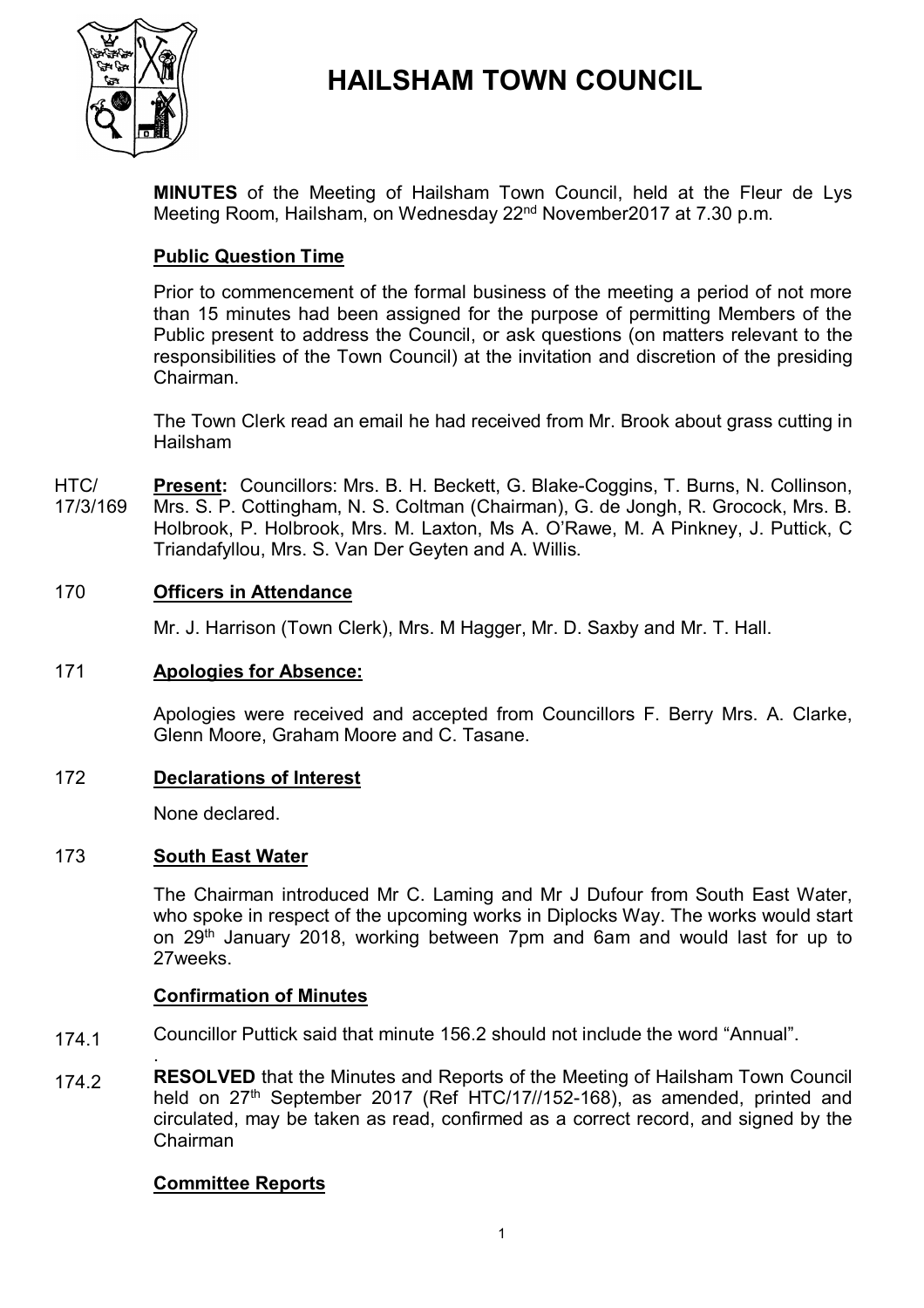175 **RESOLVED**, after consideration in accordance with Standing Order 18(e), to receive the following reports of Committees, to approve and adopt the recommendations contained therein and the actions taken as reported therein**.**

A. Communities Committee Meetings (2<sup>nd</sup> October and 6<sup>th</sup> November 2017)

B. Planning & Development Committee Meetings (10<sup>th</sup> October and 31<sup>st</sup> October 2017)

C. Strategic Projects Committee Meeting (18th October 2017)

D. Finance, Budget, Resources and Staffing Committee Meetings (25<sup>th</sup> October and 8<sup>th</sup> November 2017).

# **Committee Recommendations**

### **Strategic Projects Committee Meeting – 18th October 2017: Cemetery Notice Boards**

176.1 The Town Clerk stated that the Strategic Projects Committee at its meeting on 9<sup>th</sup> August 2017 resolved to recommend to Council that two notice boards should be purchased and placed in Hailsham Cemetery; one to replace the existing one near the entrance to the Cemetery, the other to be put at the bottom of the Cemetery.

Discussion ensued.

176.2 **RESOLVED** to purchase two notice boards for Hailsham Cemetery, one to be located near the Chapel and one to be located at the bottom of the Cemetery. The cost 0f £2,500 to be taken from the Council reserve fund.

# **Strategic Projects Committee Meeting – 18 th October 2017: Hailsham Country Park: British Disabled Angling Association Walk and Talk Access Audit Report**

- 177.1 The Town Clerk reported that the Strategic Projects Committee had resolved at its meeting on 18<sup>th</sup> October 2017 to recommend to Council to carry out the works highlighted by the British Disabled Angling Association in their access and audit report, at a cost of £14,500 to be taken from the Council reserve fund.
- 177.2 Councillor N. Collinson proposed an amendment to add at the end "and proceed with the described works but expand the car park to make good the shortfall."
- 177.3 On being put to the vote the amendment was carried by 15 votes to 1. Councillor P. Holbrook requested that his opposition be recorded.
- 177.4 **RESOLVED** that the Council carry out the works highlighted by the British Disabled Angling Association in their access and audit report, at a cost of £14,500 to be taken from the Council reserve fund and proceed with the described works but expand the car park to make good the shortfall.
- 177.5 Councillors P. Holbrook and Mrs. Van Der Geyten requested that their abstentions from voting be recorded.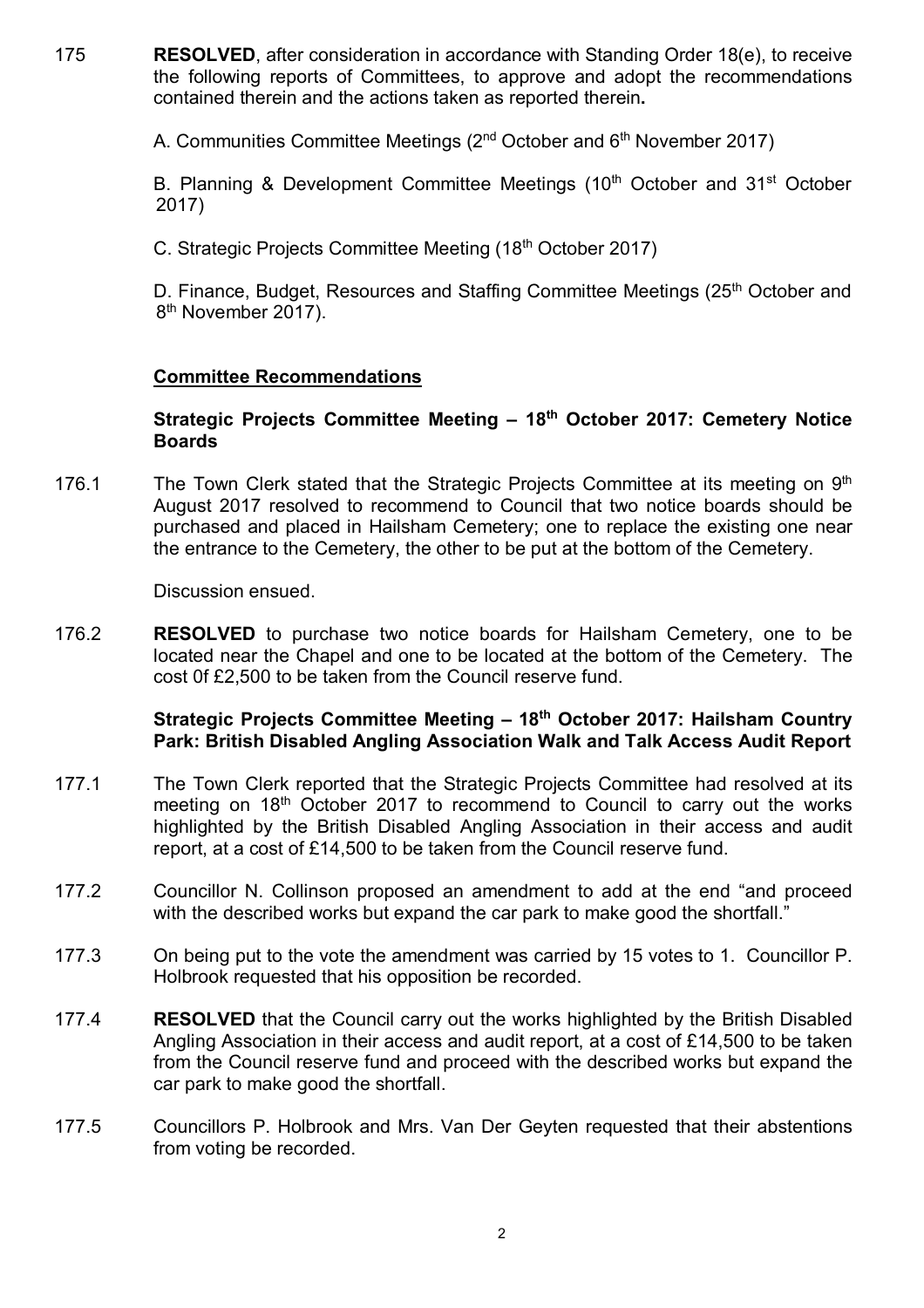### **Neighbourhood Plan Committee**

#### 178 **RESOLVED** to:

a) note the minutes from the Neighbourhood Planning Committee Meeting held on 12<sup>th</sup> October 2017, and

b) approve the Neighbourhood Plan Committee's delegated authority up to the next Town Council meeting.

### **Plan for Festivities and Events**

- 179.1 Councillors Mrs. Laxton and J. Puttick declared interests as they were both instigators of the Walking Carnival.
- 179.2 The Town Clerk stated that under the Terms of Reference for the Communities Committee, it is required to present a costed plan for the forthcoming year's festivities and events, for approval or amendment at the Town Council meeting in November.

This had been circulated with the agenda.

- 179.3 **RESOLVED** to approve the programme of events at a cost of £16,000, as detailed in the officer's report circulated with the minutes and as Appendix HTC/17/3/\*\*\*A to these minutes.
- 179.4 Councillor Mrs Laxton requested a breakdown of the advertising costs associated with the events. Councillor Ms O'Rawe said that she would respond in writing.

# **Funding Support for the Street Market**

- 180.1 Hailsham Forward had formally requested that the Council provide funding to support Hailsham Street Market.
- 180.2 **RESOLVED** to agree to the request from Hailsham Forward to fund the cost of providing free market pitch fee for Hailsham Street Market for the period January to March 2018, to be funded from the £4,760 previously allocated to support Hailsham Street Market.

This resolution was carried by 12 votes to 4.

# **Review of Risk Management and Health and Safety Policies**

- 181.1 The Town Clerk referred members to officer's report circulated with the agenda.
- 181.2 **RESOLVED** to agree the Review of Risk Management and Health and Safety Policies contained in the officer's report circulated with the agenda, and as Appendix HTC/173/181A to these minutes.

### **Poll Cards**

182.1 Councillor N. Collinson had requested that this be placed on the agenda.

> At its meeting held on 28<sup>th</sup> September 2017, it had been resolved that Wealden District Council be asked to produce poll cards for all forthcoming by-elections in the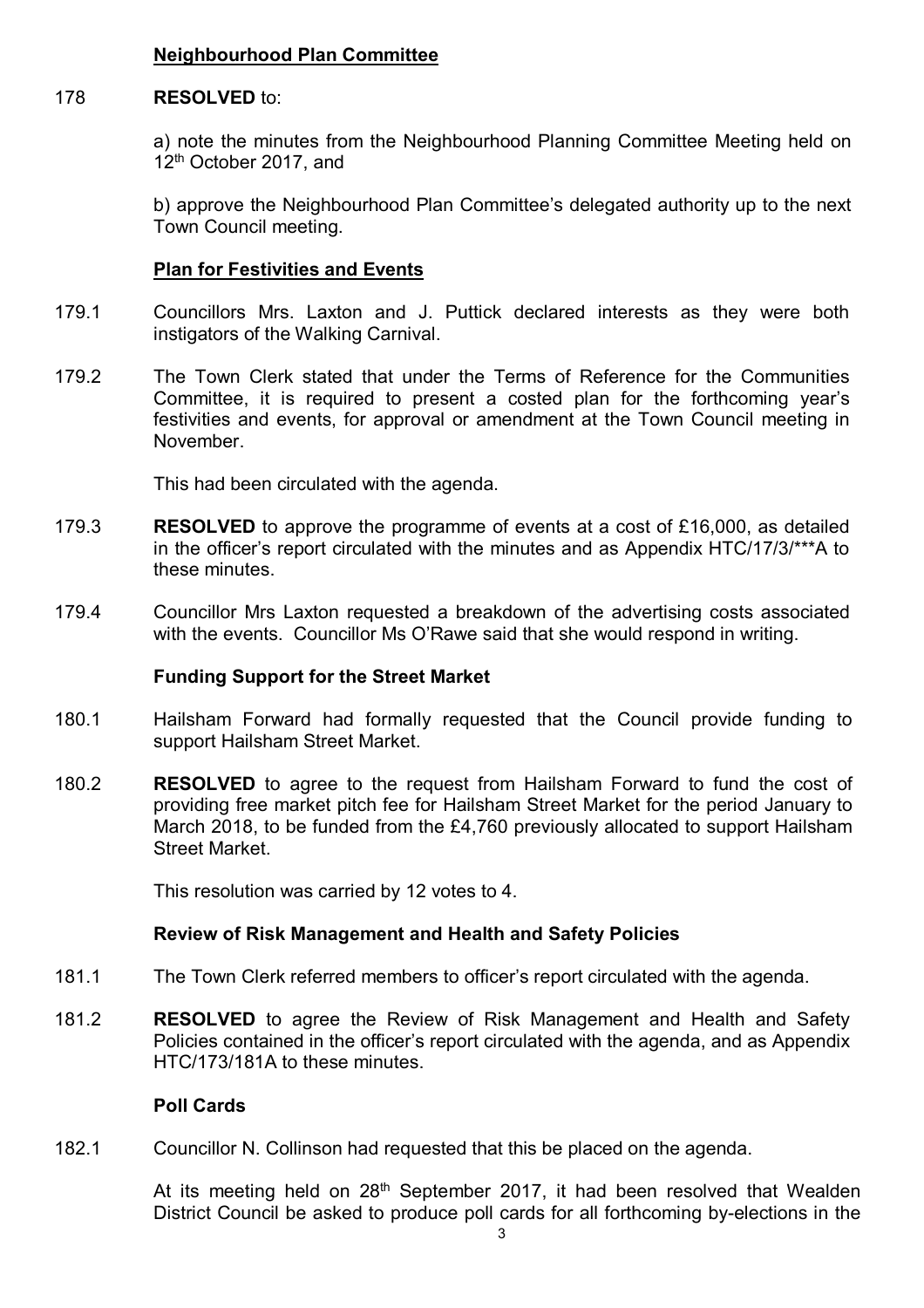town.

Councillor N. Collinson proposed that Hailsham Town Council cease producing poll cards for all elections in the town with immediate effect.

- 182.2 On being put to the vote the proposal was defeated by 2 votes to 11.
- 182.3 Councillors Coltman, De Jongh and Grocock requested that their abstentions from voting be recorded.

# **Office Christmas Opening Hours**

- 183.1 The Town Clerk referred members to the officer's report circulated with the agenda.
- 183.2 **RESOLVED** that:

The council offices remain closed during the Christmas break:

The office closes at the end of the first normal working day (non-bank holiday or weekend) before Christmas Day. If this day is Christmas Eve the office closes at 1.00pm on that day.

The office remains closed until the first normal working day (non-bank holiday or weekend) after New Year's Day

Staff are required to use 50% of any normal working days (non-bank holiday or weekend) during the period between Boxing Day and New Year's Eve, as annual leave, with the council 'gifting' the other 50% to the staff.

The same conditions apply to all staff of the council, including Outdoor Works team **Staff** 

However, the Outdoor Works team staff also cover all days over the Christmas period, excepting Christmas Day and New Year's Day, for the inspection of council-owned play areas, litter collection and dog-bin emptying. One member of staff covers each day for the number of hours required (approx..4-6 hours). Staff are remunerated appropriately for this cover. The Council's 24 hour emergency phone service also remains active for this period.

On being put to the vote, the above resolution was carried by 14 votes to 1.

- 184.3 Councillor Puttick asked that his opposition to the resolution be recorded.
- 184.3 Councillor Blake-Coggins asked that his abstention from voting be recorded.

# **Confidential Business**

185 **RESOLVED** that due to the special and confidential nature of the business about to be transacted, and possible disclosure of personal or legal information not in the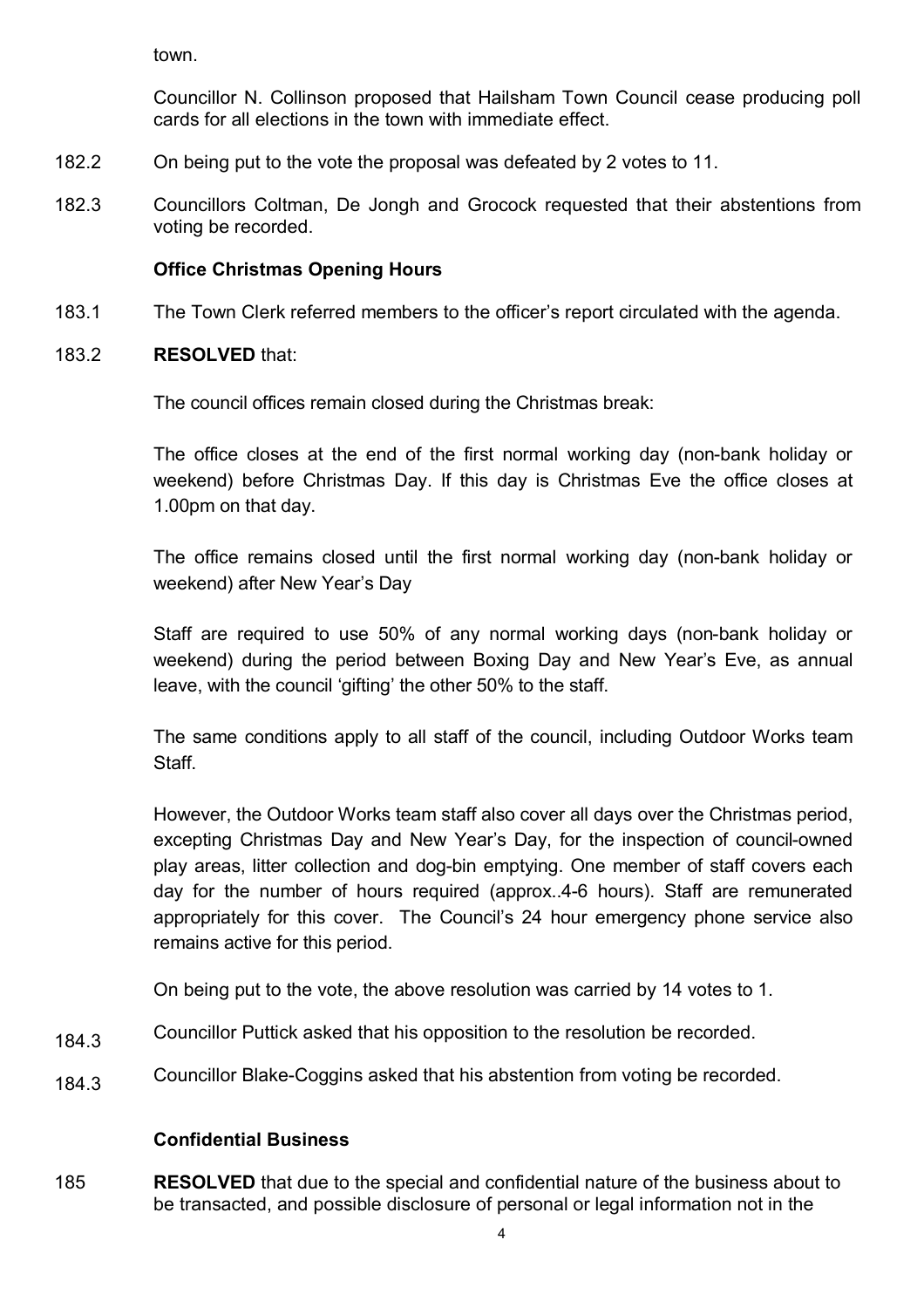public interest at the present time, the following items of business be transacted following the temporary exclusion of members of the Public and Press, in accordance with the Council's Standing Orders No. 1E:

- 15 Transfer of land 16 Defibrillator Maintenance 17 Council Email Policy
- 18 Committee Recommendation

### **Transfer of Land**

- 186.1 The Town Clerk referred members to the officer's report circulated with the agenda. Discussion ensued.
- 186.2 **RESOLVED** to refer this matter to the Strategic Projects Committee to investigate further.

#### **Defibrillator Maintenance**

- 187.1 The Town Clerk explained that he had been undertaking a monthly check of the Council-owned defibrillator machines but had been approached by Community First Responders who would do maintain them for £500 per annum.
- 187.2 **RESOLVED** to engage Community First Responders to maintain the Council-owned defibrillator machine at a cost of £500 per annum.

#### **Council Email Policy**

188.1 Councillor De Jongh addressed the meeting. He proposed the recommendations detailed in the officer's report circulated with the agenda.

#### 188.2 **RESOLVED** that:

- a) Council sanction the expenditure of £1,080 per year on the provision of generic email addresses for Council members, and
- b) That it adopts the email policy detailed in the officer's report and that it is implemented as soon as possible, and no later that the 1<sup>st</sup> January 2018.

#### **Committee Recommendation – Finance, Budget and Staffing Committee Meeting – 25th October 2017: Planning and Environment Officer**

- 189.1 **RESOLVED** to agree the Finance, Budget and Staffing Committee meeting on 25<sup>th</sup> October 2017 recommendation in respect of the Planning and Environment Officer.
- 189.2 Councillor Mrs Laxton requested that her abstention from voting be recorded.